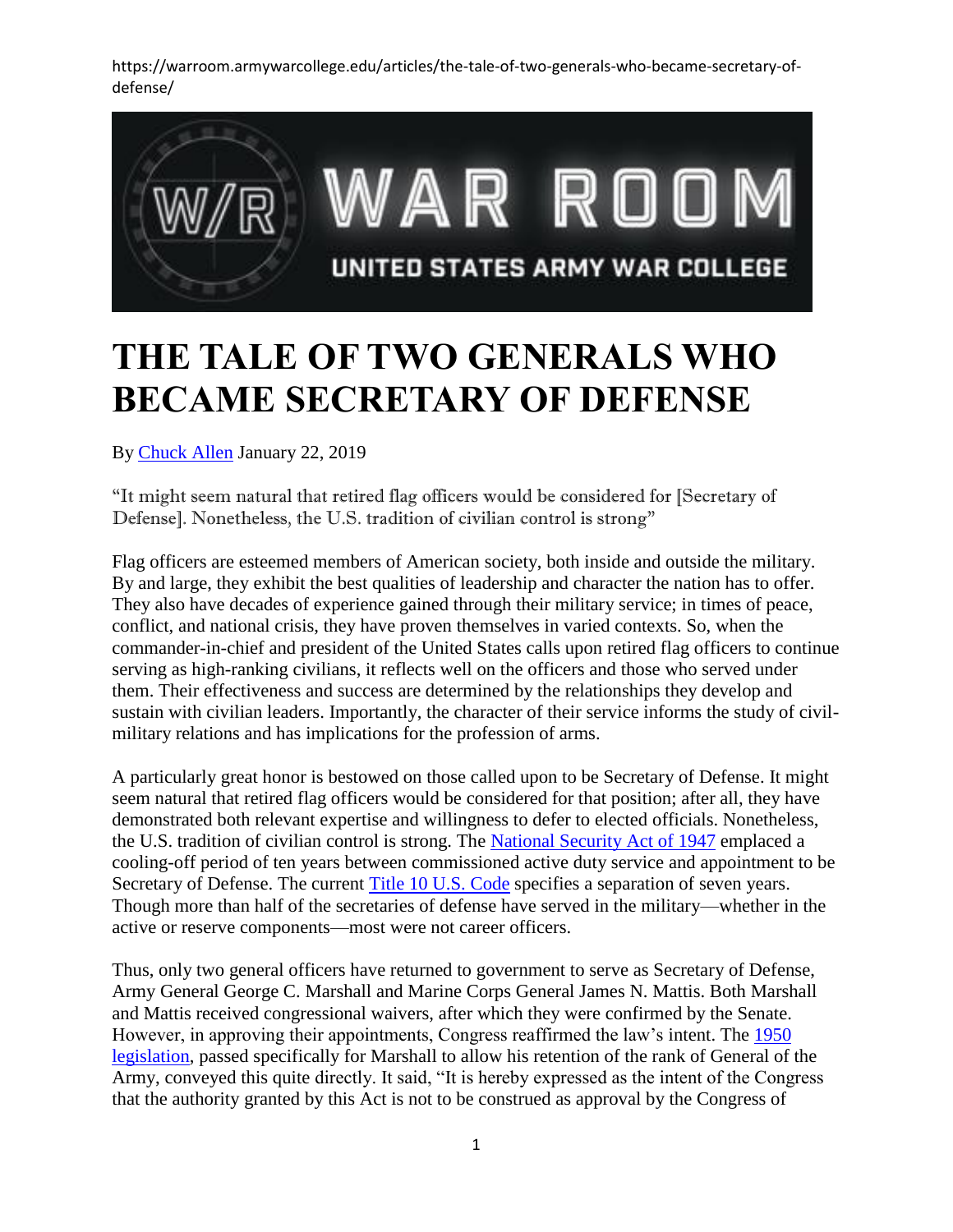continuing appointments of military men to the office of Secretary of Defense in the future." This statement of congressional intent begs the question, *is having a military officer serve later as Secretary of Defense a good or bad thing?* Examining the tenures of Marshall and Mattis may offer some insights.

The towering [legacy](https://books.google.com/books?id=EG1LAAAAYAAJ&q=marshall+pogue&dq=marshall+pogue&hl=en&sa=X&ved=0ahUKEwi9jcm0yebfAhUvSN8KHaGEDpcQ6AEIMTAC) of [Marshall](https://books.google.com/books?id=YiR3AAAAMAAJ&q=marshall+pogue&dq=marshall+pogue&hl=en&sa=X&ved=0ahUKEwi9jcm0yebfAhUvSN8KHaGEDpcQ6AEIUzAI) has been [established](https://books.google.com/books?id=hl0aAQAAIAAJ&q=marshall+stoler&dq=marshall+stoler&hl=en&sa=X&ved=0ahUKEwi9o4TxyebfAhWSUt8KHUTACz8Q6AEIKDAA) by [numerous](https://books.google.com/books?id=qcSgPAAACAAJ&dq=george+c+marshall+husted&hl=en&sa=X&ved=0ahUKEwj4iNyGyubfAhVhT98KHdenCEoQ6AEIKDAA) [scholars](https://books.google.com/books?id=KyeN6ffYFdcC&printsec=frontcover&dq=george+c+marshall+pops&hl=en&sa=X&ved=0ahUKEwi57oeVyubfAhWImeAKHYwmDRYQ6AEIKDAA#v=onepage&q=george%20c%20marshall%20pops&f=false) who recount his multiple careers in service to the United States. By the time that President Harry Truman called upon Marshall to be the Secretary of Defense, several months after the North Korean invasion of the South, Marshall had already completed 45 years in uniform. He earned Winston Churchill's acclaim as "the true organizer of victory"—and two years as Secretary of State, earning the Nobel Peace Prize for the ["The Marshall Plan."](https://www.marshallfoundation.org/blog/marshall-fight-european-recovery-plan/) The weary Marshall initially agreed to serving only six months, but ended up spending an entire year at the Pentagon. He selflessly saw it as his duty to answer presidential calls to serve the nation.

Though highly respected by both Presidents Franklin Roosevelt and Harry Truman, it would be naïve to believe his relationships with civilian leaders were without conflict. Marshall was renowned for speaking his mind on strategic issues and felt a moral obligation to "speak truth to power" when it came to policy decisions. He disagreed on a number of occassions with the presidents he served. As both a general and as Secretary of State, he was against decisions to: (a) delay the invasion of Europe in 1942, (b) recognize the Jewish State in Palestine in 1948, and (c) desegregate the U.S. Armed Forces during World War II. He was also concerned about integration during Universal Military Training with its effect on military effectiveness. Nonetheless, his role was to provide best military advice to civilian leaders and then implement them. His fidelity in performing these duties under exceptionally difficulty conditions established Marshall's reputation for integrity and trustworthiness; Roosevelt once stated that he could not "sleep at ease" with his most trusted military advisor outside of Washington.

Historian [Mark Stoler](https://books.google.com/books?id=hl0aAQAAIAAJ&q=marshall+stoler&dq=marshall+stoler&hl=en&sa=X&ved=0ahUKEwi9o4TxyebfAhWSUt8KHUTACz8Q6AEIKDAA) noted that over the course of Marshall's career, while scrupulously nonpartisan, "Marshall was forced to realize, [it] did not mean that a soldier could avoid politicization. To the contrary, if war and politics were inseparable, so were soldiers, statesmen, and politicians." Accordingly, Marshall unconditionally accepted the principle of military subordination to civilian control that extended to executive authority over his cabinet positions as secretary of state and defense, respectively. Scholar [Gerald Pops](https://books.google.com/books?id=KyeN6ffYFdcC&printsec=frontcover&dq=george+c+marshall+pops&hl=en&sa=X&ved=0ahUKEwi57oeVyubfAhWImeAKHYwmDRYQ6AEIKDAA#v=onepage&q=george%20c%20marshall%20pops&f=false) observes, "Marshall respected the right of the president to make … key foreign policy decision[s] and understood his role to be the major foreign policy advisor to the president, not the decision maker. He saw his role as conveying to the president the professional advice of his department."

It would be nearly seven decades after Marshall's retirement before another former general officer would become Secretary of Defense. Mattis's military career was as distinguished as that of Marshall. After three years as an enlisted Marine, Mattis served another thirty-eight years as an officer. He commanded combat units in Operations Desert Storm, Enduring Freedom, and Iraqi Freedom. His final assignment—leading U.S. Central Command—came to a premature end due to public and private disagreements with President Barrack Obama over how best to deal with Iran. Mattis retired in 2013, ending a long military career of speaking truth to power. In January 2017, his appointment by President Donald Trump to Secretary of Defense required a congressional waiver, which was approved by Senate vote of 98 to 1. When asked why he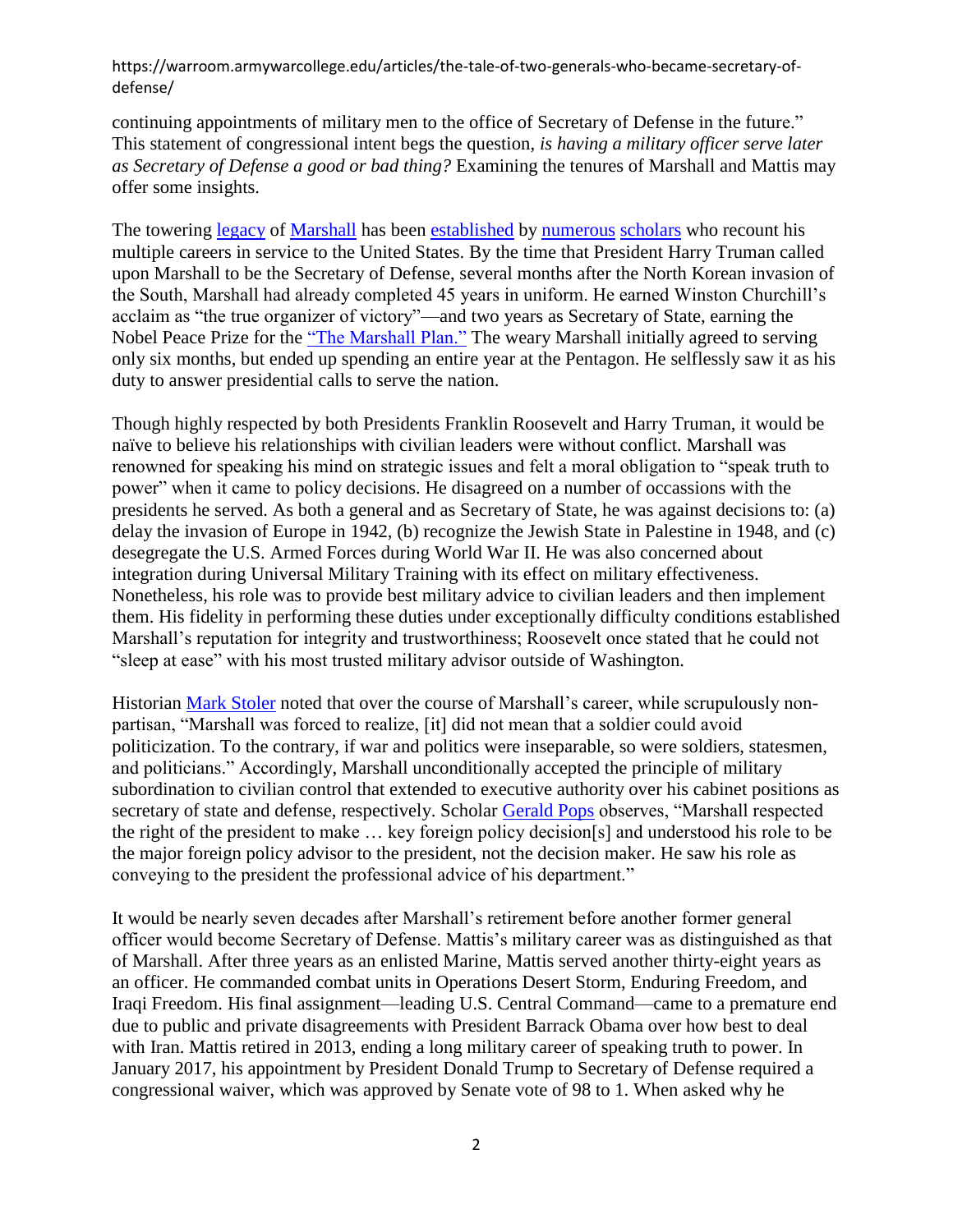accepted the presidential appointment, [Mattis replied,](https://www.businessinsider.com/mattis-serve-under-trump-2017-8) "You know, when a president of the United States asks you to do something—I don't think it's an old-fashioned school, I don't think it's old fashioned or anything. I don't care if it's a Republican or Democrat, we all have an obligation to serve. That's all there is to it. And so you serve."

Like Marshall, Mattis felt duty-bound to accept the call of service to the nation one more time. As Secretary of Defense, he was assiduously nonpartisan and did not express political ideology in public comments. It is clear that President Trump gained political capital by nominating the man he continually called "General" to be Secretary of Defense. During his confirmation hearing, Mattis said "I was not involved in the presidential campaign, and I was certainly not seeking a position in any new administration." It was surprising to many to hear President Trump comment that he thought Mattis was "sort of a Democrat" during the October 2018 ["60 Minutes"](https://www.cbsnews.com/news/trump-60-minutes-interview-president-suggests-defense-secretary-james-mattis-could-be-next-to-leave-cabinet/) interview. The very public way that Mattis departed the Trump administration was also surprising.

To 'serve at the pleasure of the President' requires a clear understanding of roles and responsibilities

Unlike Marshall, Mattis seemed to be excluded from policy deliberations that had military components or at least military considerations. Over the past two years, [news media reported](https://www.cnbc.com/2018/07/31/trump-mattis-at-odds-on-key-issues-like-putin.html) that Mattis was caught unaware by several policy statements and tweets by President Trump: the ban on transgender people in the armed services, the suspension of wargames and training exercises with South Korea, and most recently the withdrawal of U.S. troops in the fight against the Islamic State in Iraq and Syria (ISIS), as well as force reductions in Afghanistan. Aside from the lack of consultation on key security issues—itself a crippling handicap for a Secretary of Defense—these decisions clashed with the principles contained in Mattis's *[National Defense](https://dod.defense.gov/Portals/1/Documents/pubs/2018-National-Defense-Strategy-Summary.pdf)  [Strategy 2018](https://dod.defense.gov/Portals/1/Documents/pubs/2018-National-Defense-Strategy-Summary.pdf)*, which emphasized the importance of alliances, partnerships, and coalitions in securing U.S. interests. Mattis had lost the trust of the President, then access, and thereby influence. With the evident lack of alignment in views and beliefs, it was appropriate for him to tender his [letter of resignation.](https://upload.wikimedia.org/wikipedia/commons/8/80/Resignation-Letter-From-Secretary-James-N-Mattis.pdf) Mattis recognized that he could not effectively serve as ["the](https://www.law.cornell.edu/uscode/text/10/113)  [principal assistant to the President in all matters relating to the Department of Defense"](https://www.law.cornell.edu/uscode/text/10/113) if not included in or consulted on major national security policy decisions.

In examining the service of Marshall and Mattis, it is clear that relationships with their respective presidents directly affected their effectiveness as military advisors. There are tensions inherent to the roles and values guiding the behavior of these senior officials. The principles of selfless service and integrity, as well as a worldview that values alliances, persisted for both general officers beyond retirement and continued in their civilian position as secretary of defense. Consider the following tensions with enduring implications for civil-military relations:

*Complement, not compensate*. As strategic leaders, presidents have the authority and responsibility to build their national security team. Members of that team should bring complementary experience, knowledge, skills, and talents to address national security issues. Military officers offer their professional expertise to inform the policymaking process and provide decision makers with their best military advice. As a cabinet member, the Secretary of Defense helps shape policy that is ultimately put forth by the President as chief of the executive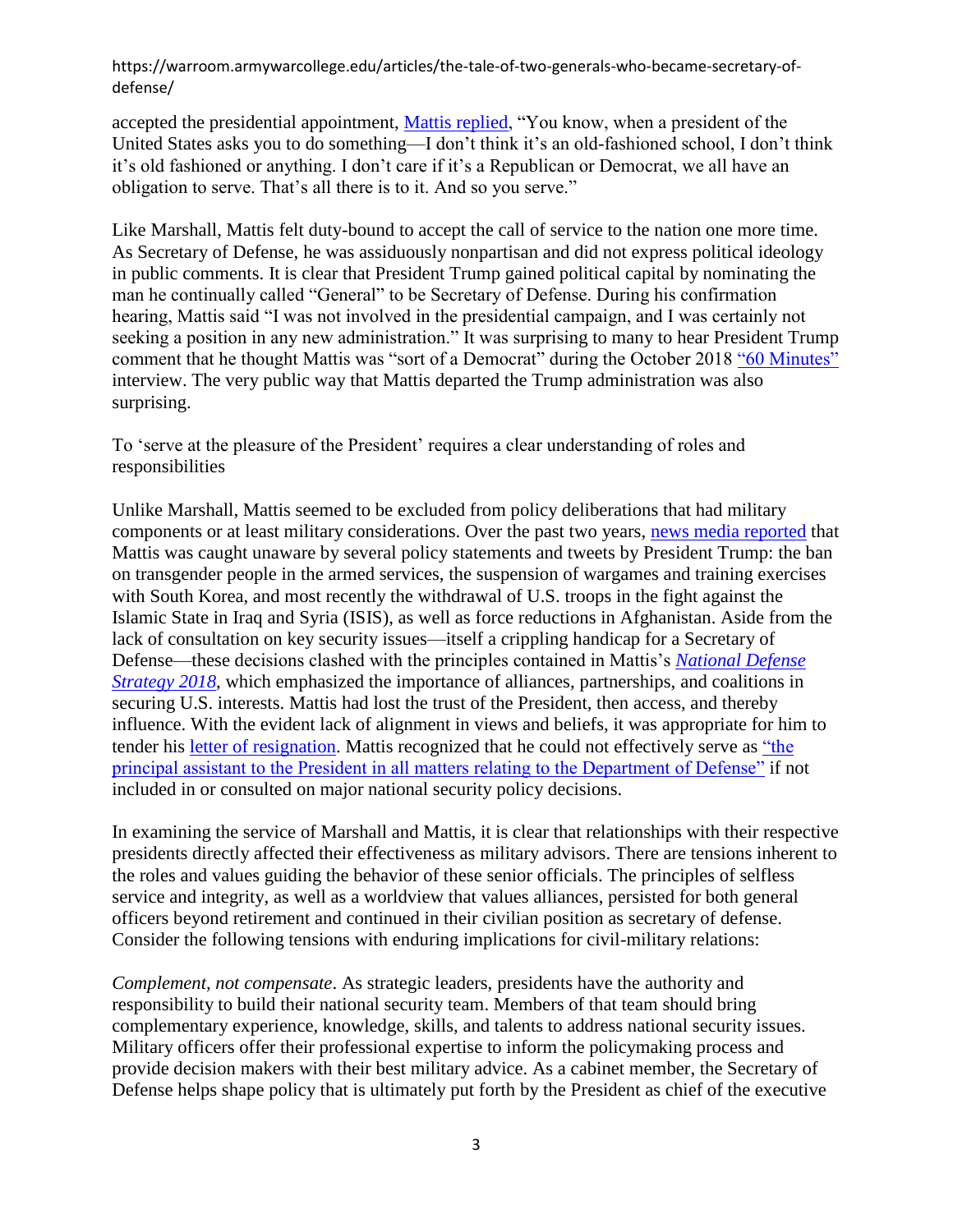branch with oversight from Congress. It is dysfunctional and undermines the authority of the president to presume that military officers (active or retired) are to compensate for the lack of experience, knowledge, and judgment of the commander-in-chief. Retired general officers in high-level appointed positions being touted as "adults in the room" is not supportive of effective civil-military relations.

The credibility of senior retired officers like Marshall and Mattis in their engagements with Congress and the American people is important as they avoid partisan debates in the political realm. Commensurately, it is critical for presidents to build their team of trusted national security professionals. As important is that a secretary of defense does not get ahead of the president on major defense policy decisions. For Marshall, it was deferring to President Truman on the relief of General Douglas MacArthur as commanding general during the Korean War. For Mattis, his private advice to President Trump was viewed as appropriately influencing U.S. policy about enhanced interrogation and torture.

*Subordinate, not supplant*. Embedded in the culture of our U.S. profession of arms is the principle of military subordination to civilian control. Uniformed senior officers are to support senior elected and appointed officials. A Secretary of Defense may naturally advocate for military assessments of national security issues. Accordingly, military advice is offered, assessed, and then acted upon (or not) at the discretion of our civilian leaders. It should be clear that there is, as political scientist Eliot Cohen coined, an "unequal dialogue." Military considerations should be deferential to national strategic and political assessments by civilian political leaders. In coordination with other instruments of national power (diplomacy, information, and economic), the goal is to develop strategies to serve national interests in the face of myriad challenges. Rarely should the military assessment supersede or supplant all other considerations. Like all cabinet officials, the Secretary of Defense is accountable to the President.

*Diverse, not divergent*. To navigate the dynamic and complex national security environment requires diversity of perspectives that inform policy development and choice. Such diverse points of view should be shaped through thoughtful analysis by the body of national security professionals, which includes the secretary of defense. Once the strategic vision has been set by the president, it is the obligation of his national security team to align their efforts with that vision. Divergence in the methods (ways) and resources (means) of achieving strategic goals (ends) established by the vision is problematic at best.

[President Roosevelt's comment](https://books.google.com/books?id=qcSgPAAACAAJ&dq=george+c+marshall+husted&hl=en&sa=X&ved=0ahUKEwj4iNyGyubfAhVhT98KHdenCEoQ6AEIKDAA) about Marshall while Army Chief of Staff should apply to contemporary retired flag officers serving in civilian positions.

*I'm not always able to approve his [Marshall's] recommendations and history may prove me wrong. But when I disapprove them, I don't have to look over my shoulder to see…whether he's going to the Capital, to lobby against me, or whether he's going back to the War Department. I know he's going back to the War Department, to give me the most loyal support of chief of staff that any President could wish*.